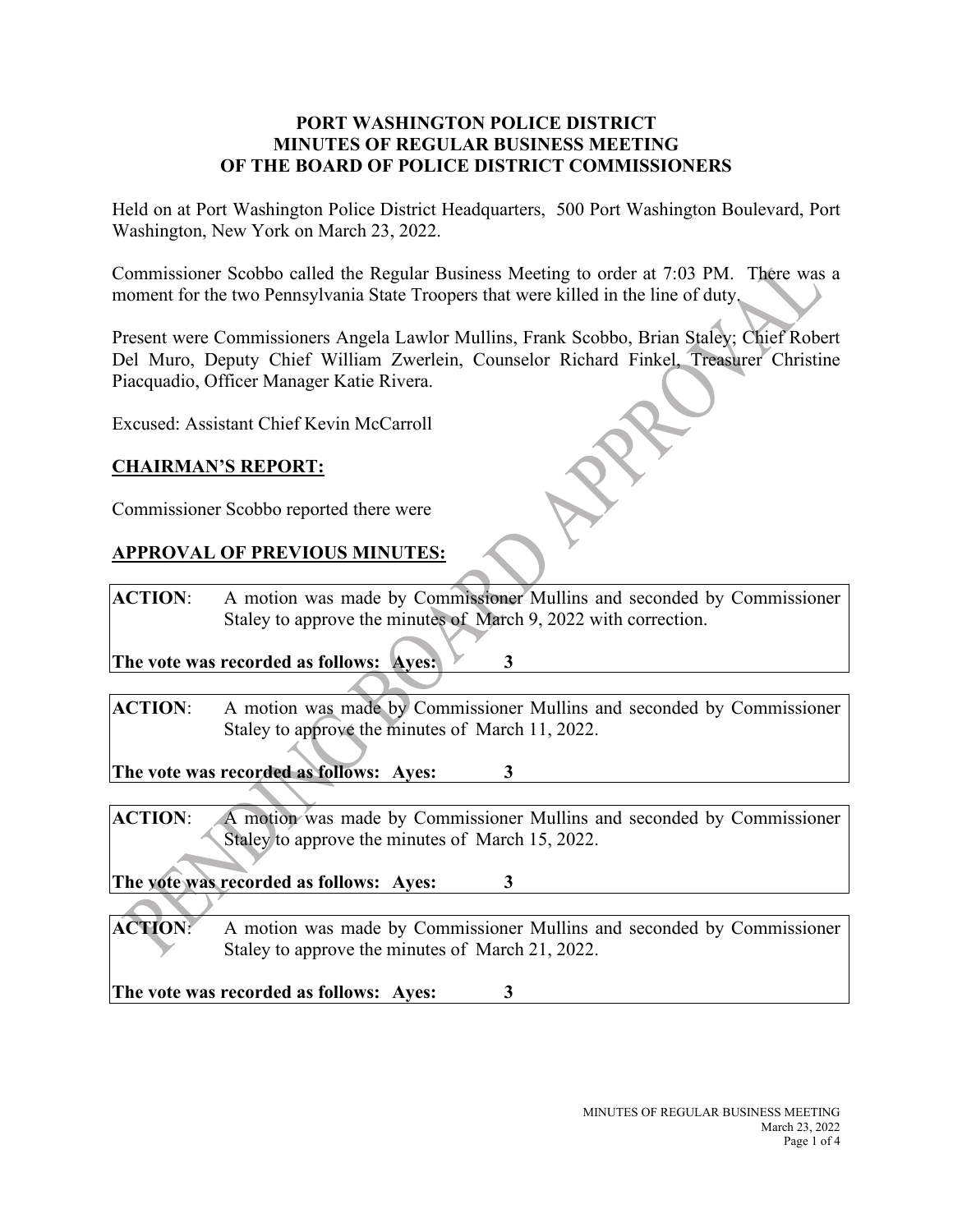# **RESOLUTION CALENDAR :**

ACTION**:** A motion was made by Commissioner Mullins and seconded by Commissioner Staley to adopt *Resolution 2022-07 – Resolution Authorizing Payment of Termination Benefits* to Domenico Morrocu in the amount of \$368,973.83.

**The vote was recorded as follows: Ayes: 3**

ACTION**:** A motion was made by Commissioner Mullins and seconded by Commissioner Staley to adopt *Resolution 2022-08 – Resolution Authorizing Payment of*  **Termination Benefits** to Gennaro Mele in the amount of \$261,768.58.

**The vote was recorded as follows: Ayes: 3**

ACTION**:** A motion was made by Commissioner Mullins and seconded by Commissioner Staley to adopt *Resolution 2022-09 – Resolution to Designate Fund Balance for Future Retirements.*

**The vote was recorded as follows: Ayes: 3**

### **CHIEF'S REPORT:**

Chief Del Muro reported three new fleet vehicles will be delivered this week.

HarborFest will take place June  $5<sup>th</sup>$  and Italian Feast will return in September of this year. Also, Pride in Port will take place September 24<sup>th</sup>.

An attempt was made to scam a resident stating that their child was kidnapped. Chief Del Muro reminds everyone to contact the police if you receive a suspicious phone call.

#### **COUNSEL'S REPORT:**

None.

### **SECRETARY'S REPORT:**

None.

## **TREASURER'S REPORT:**

**ACTION:** A Motion was made by Commissioner Staley and seconded by Commissioner Mullins to approve the March 22, 2022 abstract in the amount of \$516,430.93

**The vote was recorded as follows: Ayes: 3**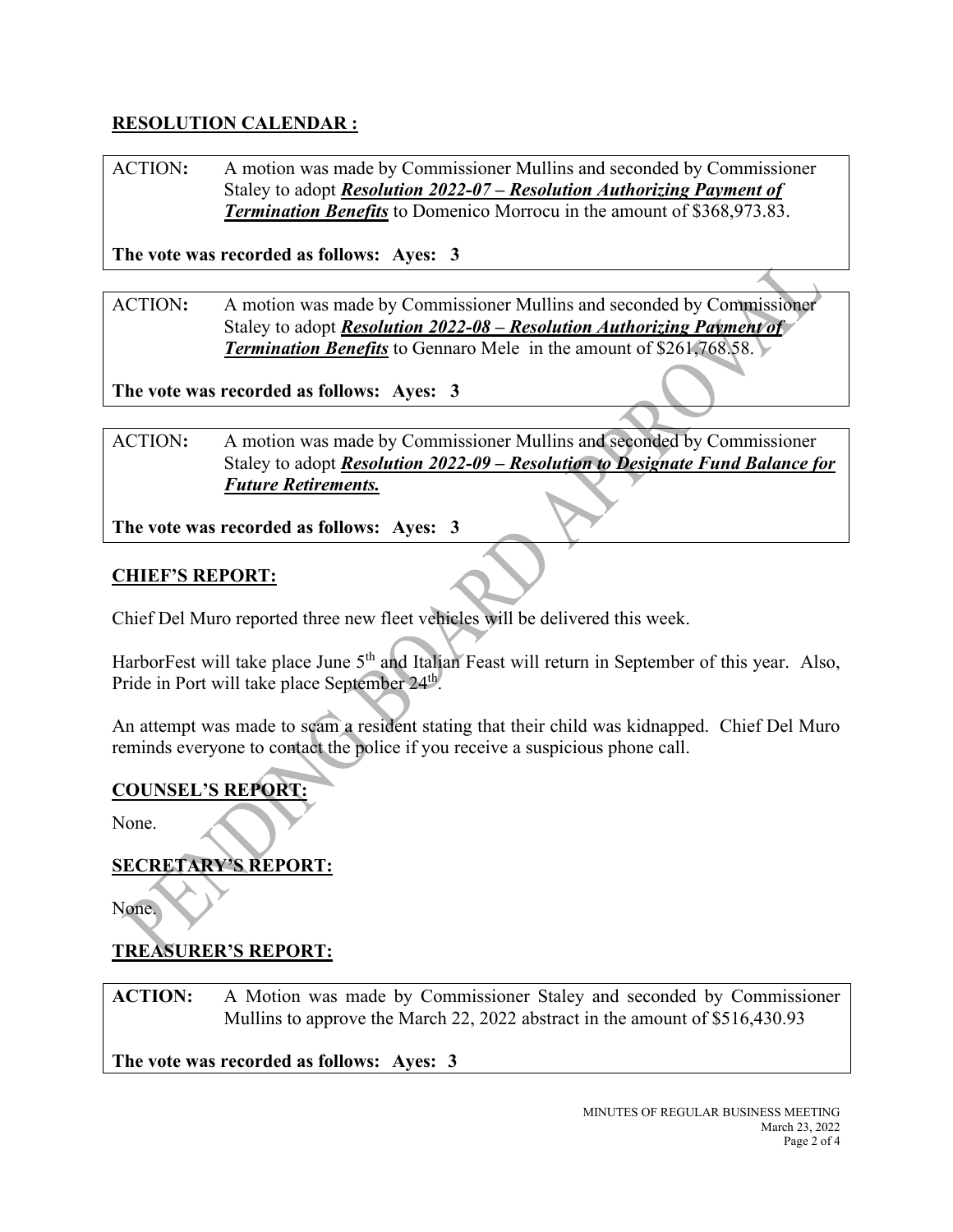## **OLD BUSINESS:**

Chief Del Muro reported that a tree needs to be removed before the fence can be replaced. The tree should be removed in the next week.

#### **NEW BUSINESS:**

Extended Warranties for Car Computers –

**ACTION:** A Motion was made by Commissioner Scobbo and seconded by Commissioner Staley to accept the quote from Advanced Electronics Designs in the amount of \$5036.00 for the extended warranty on four car computers.

**The vote was recorded as follows: Ayes: 3**

Line of Duty Injury – Will be discussed in Executive Session.

# **UPCOMING SCHEDULE OF MEETINGS:**

- March 30, 2022 11:00 AM Executive Session
- 
- 
- 
- 
- April 6, 2022 9:00 AM Regular Business Meeting • April 20, 2022 7:00 PM Regular Business Meeting • May 11, 2022 9:00 AM Regular Business Meeting

# **PUBLIC FORUM/PUBLIC SAFETY:**

A member of the public asked for an update on the real estate appraisal.

A member of the public commented on open meeting laws.

A lengthy discussion was held on traffic conditions on Port Washington Boulevard during school days.

A member of the public asked about an item on the abstract.

A member of the public commented on the phone scam.

**ACTION:** A Motion was made by Commissioner Scobbo and seconded by Commissioner Mullins to go into executive session at 8:03 PM to discuss a line of duty injury.

**The vote was recorded as follows: Ayes: 3**